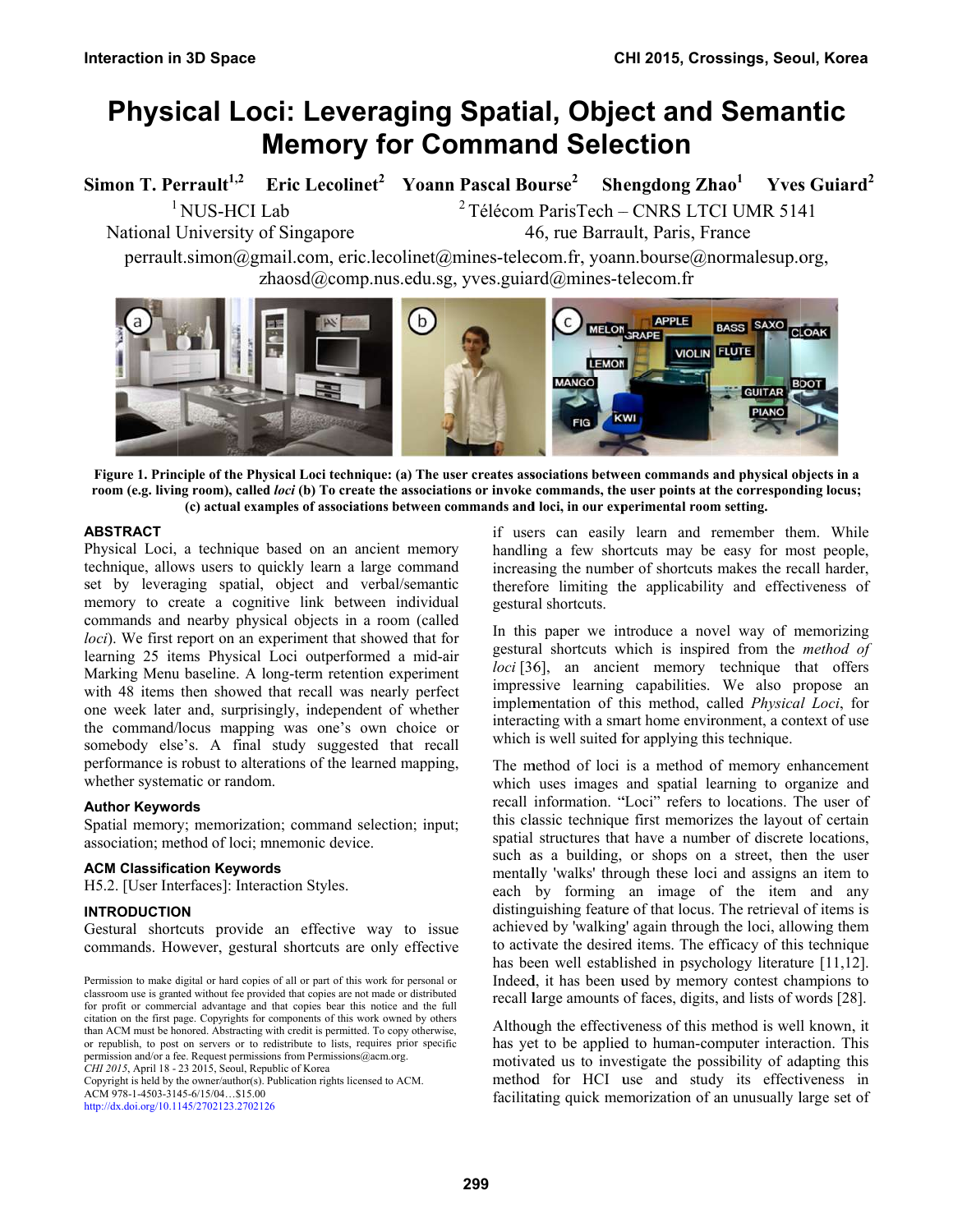gesture shortcuts. In our adaptation of the method, Physical Loci (summarized in Figure 1), the users' task is easier as they are asked to associate the items to be memorized to objects and places of the surrounding physical environment, typically a room. Hence the mnemonic device involves visible, physical objects, rather than mental loci.

We conducted three experiments in which we examined learning and recall performances of Physical Loci. Experiment 1 was to validate our adaptation of the method of loci. We compared a Kinect-based implementation of Physical Loci with a mid-air Marking Menus baseline and found that Physical Loci significantly outperformed mid-air Marking Menus in facilitating memorization of shortcuts. Experiment 2 was a Wizard-of-Oz study designed to investigate two issues: whether the loci defined by one person could be used by another, and whether learned associations of 48 loci could be remembered after a day, a week, and two months. Our results indicate that loci can easily be shared among users and that retention is quite high. Our third experiment evaluated the perturbation effect of object displacement in the environment. In general recall times increased but recall rates were essentially preserved.

Overall our results suggest that Physical Loci is easy to learn, sharable among users, robust to simple environmental changes, and allows long term retention, which makes this technique promising for HCI. We also suggest scenarios where Physical Loci could be used in different contexts.

## **BACKGROUND AND RELATED WORK**

## **The Classic Method of Loci**

The method of loci, which dates back to the time of Aristotle, was popularized in the 1960s by Yates [36]. This method was used to remember long speeches without notes until the middle of the 17th century, and was described by Higbee [17] thusly: "Orators visualized objects that represented the topics to be covered in their speeches, and then mentally placed the objects in different locations usually parts of a building. They then moved through this building mentally while delivering the speech, retrieving the object images from the locations as they came to them".

In the classic technique creating loci involves two steps. First, users must memorize mental images of familiar locations in some natural or logical order. Next they will associate a visual image of each item to be remembered with a location in the series. The first step is by far the most demanding but it needs to be performed only once since the same series of locations can be used for different lists of items with little interference [10].

The efficacy of this technique has been demonstrated in numerous studies since the mid-1960s [10,11,12]. Many of the studies, often conducted with students, typically were designed for remembering lists of 20, 40 or 50 words [11,12,17]. Some people have been known to achieve amazing performance, such as remembering thousands of digits in memory contests [22,28].

# *Practical use and application to HCI*

Although efficient, the method of loci has several drawbacks. As explained above, the method of loci first requires creating and perfectly memorizing a mental representation of an ordered list of familiar locations. As one can easily verify on their own, this is a demanding and tedious task, especially for large item sets (e.g., more than 10 or 20 items). This constraint makes it difficult to apply the loci technique to HCI in its original form. A technique requiring too much initial effort is unlikely to be adopted by users. Moreover, the loci technique is purely a mental exercise. Applying it to HCI, and, more specifically, command selection, requires finding an appropriate implementation.

## *Personal and spatially constant mental representation*

As a mnemonic device, an instance of the method of loci is created by the user, which means that people using that method can create association between any loci they are familiar with and the items they want to remember. Since places used are mental images, they rely on a spatial configuration and positioning of loci which is specific to the user. This limitation can be problematic in the context of HCI as several people may need to interact with the same system and use the same set of shortcuts. Moreover, this mental representation is not supposed to change, which means that loci are not meant to move.

## *Mnemonics techniques and HCI*

Some mnemonics techniques inspired HCI research, such as Angesleva et al. [3], where the body image of the user serves as a mnemonic frame of reference, or Ikei et al. [18], where image annotations shown on a head-mounted display help users memorize places they visited before.

## **Memorization**

Human memory has been extensively studied in the field of psychology (i.e., Baddeley's survey [5]). In their Working Memory model Baddeley and Hitch [5] illustrate the distinction between verbal and visuospatial information. Further, neuropsychological and neuroimaging studies distinguish between visual object and visual spatial information; we examine this distinction below [5].

*Object memory* involves processing features of an object or material such as texture, color, size, and orientation. In the case of the loci method, object memory plays a role in remembering precise details of the room. Yates [36] notes the importance of imagery in the method of loci because the more stunning, disturbing, or noticeable the mental images are, the better items will be memorized.

*Spatial memory* is another key component of the loci method as users must mentally "place" the items they want to remember in different locations. This mental place aspect increases the specificity of the loci technique, as opposed to other mnemonic devices. Spatial memory has garnered much attention in psychology [2,5,19,22] and, to a lesser extent, in HCI [4,8,29,30]. Partly because spatial learning occurs automatically, even without focused attention [2],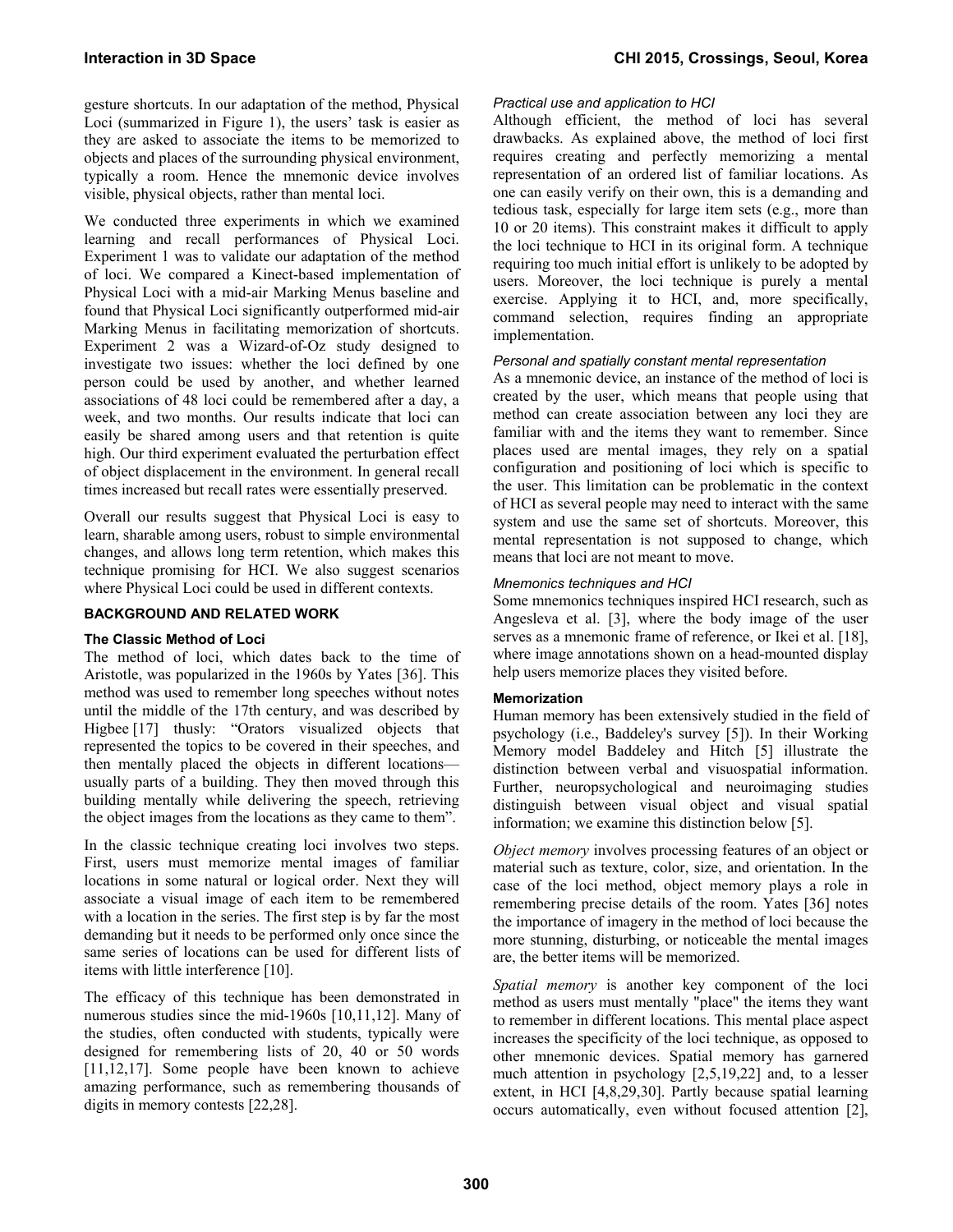spatial memory can help users to remember large numbers of items [5]. Maguire et al. [22] found that most of the champion memorizers they observed used a spatial learning strategy. Using functional neuroimaging, they also noted that this strategy engaged specific brain regions such as the hippocampus, which are critical for memory (and spatial memory in particular).

The utility of spatial metaphors has been shown since the development of HCI [8]. An interesting example is Data Mountain, which used a spatial 3D representation and thumbnails to help users organize, store, and retrieve 100 Web bookmarks [14,29]. This technique was shown to be faster than Internet Explorer's bookmark tree and remained effective after several months. However, this technique did not require users to recall the exact locations of bookmarks (whose names were visible on demand) but rather helped them to find their location faster. Command selection was considered in ListMaps [15], which illustrated the efficiency of grid interfaces for experts. Spatial memory was used in CommandMaps [30], in combination with hierarchy flattening, to improve GUI performance and in FastTap [16] to allow faster command selection on tablets. Finally, Virtual Shelves [21] relied on spatial awareness and kinesthetic memory for pointing accuracy, but not for the memorization of commands.

*Verbal/semantic encoding* also occurs in the method of loci. Items were clustered into categories in our experiments, as in most actual user interfaces. Structure is known to improve memorability [9]. Not only people recall more items if they are grouped by category [5, 23] but long-term retention increases when the structure of a set of gestural shortcuts reflects the structure of the corresponding command set [33]. Moreover, mental images used with the loci method can involve stories [36] (e.g. a painting, a place related to an historical event, etc.).

*Combinations and complementary processes.* Combining spatial memory with other cues has been shown to improve performance in terms of memorization [19]. According to Pavio's Dual Coding Theory [27] one can expand on learned material through verbal associations and visual imagery. Visual and verbal information are processed differently, along distinct channels, which increases the chance of remembering a given item versus the stimulus being coded one way. Moreover, imagery potentiates recall of verbal material and vice-versa, so that both channels should reinforce each other. *Elaborative encoding*, which is the process of actively relating new information to knowledge that is already in memory, may also improve long-term retention.

In conclusion, embedding memory in a detailed surrounding or context should help remembering it later and the combination of different memory channels is likely to improve memorization.

# **PHYSICAL LOCI**

Physical Loci are a practical implementation of the loci method for gestural invocation in the context of a smart home environment. The significant difference is that this technique uses physical objects for recall (e.g. objects in the living room) and does not require the creation and memorization of an imaginary place, which is a tedious operation.

The user must first set up a mapping between a set of desired commands and loci in the room (Figure 1-a). For each command, he must point to the corresponding locus with his arm and validate to store this mapping. Commands can then be activated just by pointing to the corresponding loci and performing a validating action (Figure 1-b). Depending on the available technology, the pointing action can be done using a gesture- and location-aware remote control [34] or through free-hand interaction. While a button suffices to validate in the first case, a drawback of the second solution is that it requires a gesture delimiter, such as a quick opening of the hand [7] to distinguish command shortcuts from ordinary, everyday gestures. There is little constraint on the choice of loci except that they should be reasonably distant from one another to avoid confusion and easily identifiable by the system when the user points to them (e.g. pointing to the back wall should be avoided if using a Kinect).

*Novice-to-expert transition* is of particular importance in gestural interfaces. Norman [25] states a pure gestural system would make it difficult to discover its set of possibilities. We attempted to preserve the advantages of a smooth novice-to-expert transition, as in Marking Menus [20] where the user can learn expert interaction seamlessly through the force of repetition. Therefore, we provided a visual help which is displayed on demand. This visual representation, which is typically displayed on a living room TV screen, shows the locations of the loci and the corresponding commands. Figure 2 and Figure 5 illustrate different implementations of this visual cue.

# **EXPERIMENTS**

Three experiments were conducted to investigate the following research questions.

- Exp. 1: Can Physical Loci facilitate memorization and invocation of gestural commands compared to a wellknown gestural invocation method?
- Exp. 2: Once learned, how long can the loci command mapping be remembered? Can users use loci created by other people, and how does this use compare to loci created by the initial user?
- Exp. 3: How do changing object locations affect accuracy and selection times?

## **EXPERIMENT 1: PHYSICAL LOCI VS. MID-AIR MARKING MENUS**

In this first experiment, we evaluate the ease with which gestures could be remembered with Physical Loci in comparison to a mid-air Marking Menu (mid-air MM) for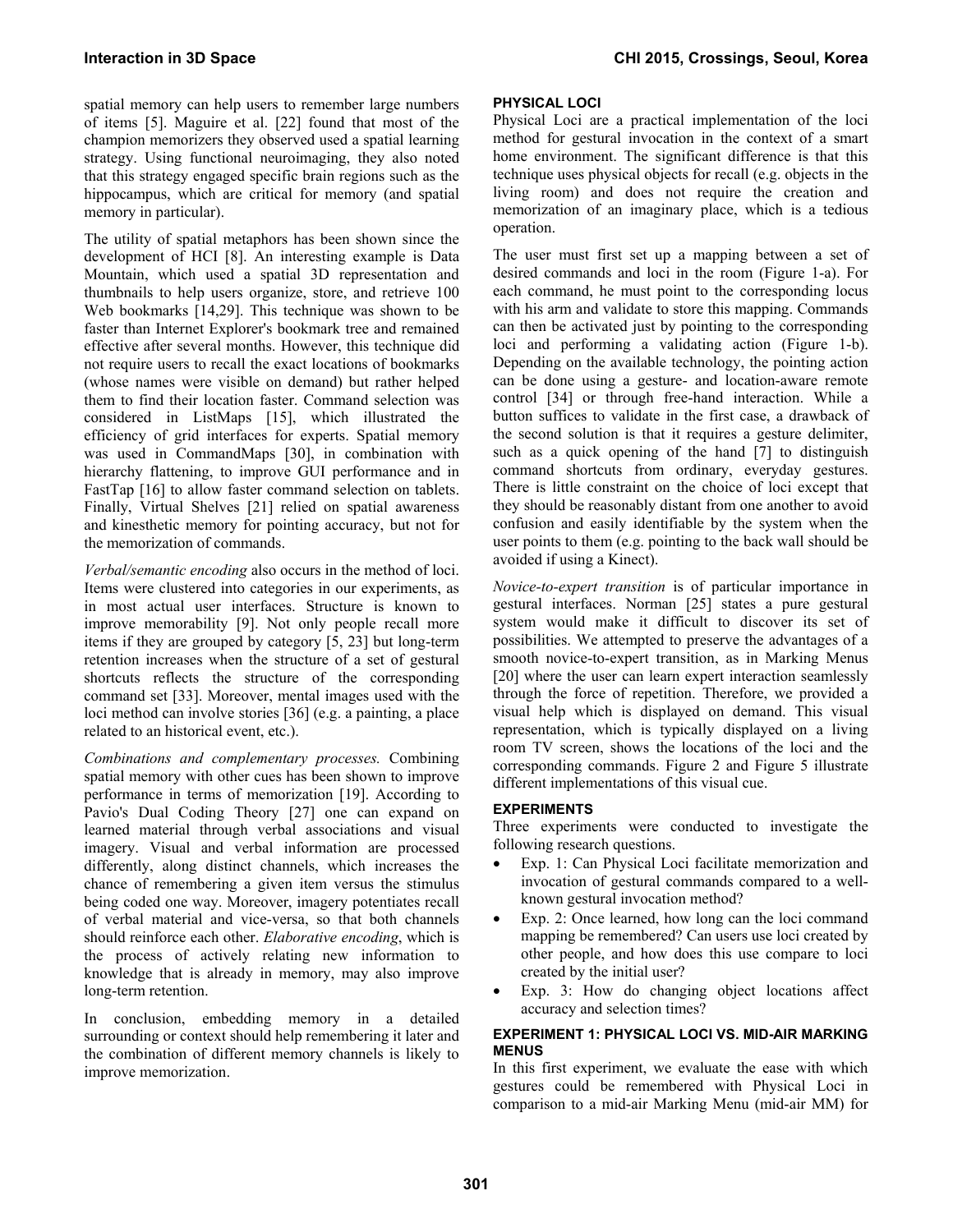in-air interaction because of its efficiency for remembering gestural shortcuts. Our implementation of marking menus was reminiscent of 2-level multi-stroke marking menus. It consisted of mid-air 2D strokes for its reliability and accuracy [37]. In essence, Physical Loci relies on pointing gestures (given location), whereas mid-air MM relies on directional gestures. In this experiment, we wanted to investigate how fast users would learn the mapping between gestures (mid-air MM) or loci (Physical Loci) with commands. Both techniques offer a smooth novice-toexpert transition, which allows measuring precisely when this transition happens.

The gestures were performed with the dominant hand. For simplicity we did not use a gestural delimiter [7] but a mouse held in the other hand. A left button press served to validate a Physical Loci pointing gesture and to mark the beginning and end of a mid-air MM gesture.



**Figure 2. Visual feedback in novice mode for mid-air MM (left) and for Physical Loci (right). A virtual 3D representation of the loci on the walls was shown in this experiment.**

Both techniques had a novice and an expert mode. In both cases novice mode is triggered using a click on the right button of the mouse (in a real system an appropriate gesture might serve this purpose). In a standard marking menu, the novice display normally appears after a short delay, but maintaining an extended-arm posture repeatedly in the experiment would have induced fatigue. We used a standard 2D representation for the mid-air MM novice mode (Figure 2-left) and a projected 3D representation showing the approximate location of the loci in the room for Physical Loci (Figure 2-right).

# **Participants and Apparatus**

Participants were 3 females and 9 males aged 15-30 (average age 23); all were right-handed. The 12 participants performed a within-subjects experiment with the order of the techniques counterbalanced among participants following a Latin square. The experiment was conducted in a room  $(6 \times 4.5 \times 2.7 \text{ m})$  emulating a home environment (with a sofa, a table, two cupboards and posters on the walls). Participants stood 2.5m in front of a 42" TV screen that displayed the stimuli and the visual help (Figure 2). Tasks were to first create a mapping by assigning commands to loci; then to recall the defined mappings.

Pointing, performed in the air using the dominant hand, was detected by a recognition system developed for this experiment using a Kinect for Windows 1.5. To facilitate tracking and avoid errors, loci had to be large and wellspaced from each other, were not permitted on the back wall and several loci could not be part of the same object. Participants were asked to name aloud the item they were selecting as to distinguish between recall errors and detection errors by the system.

# **Vocabulary and Stimuli**

Experiment 1 used a vocabulary of 25 items divided into five categories of five items each (*animals*, *clothing*, *colors*, *fruits*, and *leisure activities*). We used categories to mimic realistic tasks, where commands usually belong to different categories. This 5×5 configuration also avoided penalizing the 2-level marking menu as participants could map each category to a single submenu. Stimuli were displayed on the screen as both text and image. We used a vocabulary of names that all participants would equally recognize and avoided names with an obvious relationship to loci.

## **Procedure**

After a 10-minute familiarization stage, the mapping phase began. Participants were asked to associate a particular gestural response, either a 2-segment marking menu gesture (mid-air MM condition) or a locus in the surrounding space (Physical Loci condition), to each stimulus. For conformity, only posters could be chosen as loci in this experiment. Items were presented sequentially in a random order.

In the retrieval phase, participants were asked to first remember the particular location or gestures associated to an item and then select the item as quickly and accurately as possible. For each block, each stimulus was presented once, in a randomized order. Upon selection, users received feedback letting them know if the retrieval was correct.

Each technique was tested by participant on four blocks, for a total of 200 selections (25 items  $\times$  2 techniques  $\times$  4 blocks). In the first three blocks, the system was in expert mode by default, but the user could trigger the novice mode, if desired. In these phases, a trial would only end when the user selected the right item: in case the first selection of a trial was incorrect, the novice display would appear, forcing the user to select the correct command in novice mode. In the fourth phase, only the expert mode was available. The entire experiment lasted around one hour.

## **Results and Discussion**

We were interested in both recall rates and system detection accuracy. We first present the results obtained from the data collected by the experimenter using mouse click data and spoken targets. Figure 3 illustrates the average number of correct selections for both techniques in expert mode only. The participants were free to interact in novice or expert mode in all but the final phase (forced expert mode).

The two learning curves are remarkably parallel except that the Physical Loci technique (PL) starts at a higher level. The difference in expert recall is a constant six items in favor of PL. Participants often felt confident enough to begin in expert mode during the first recall phase, particularly when using PL. Here, without assistance, they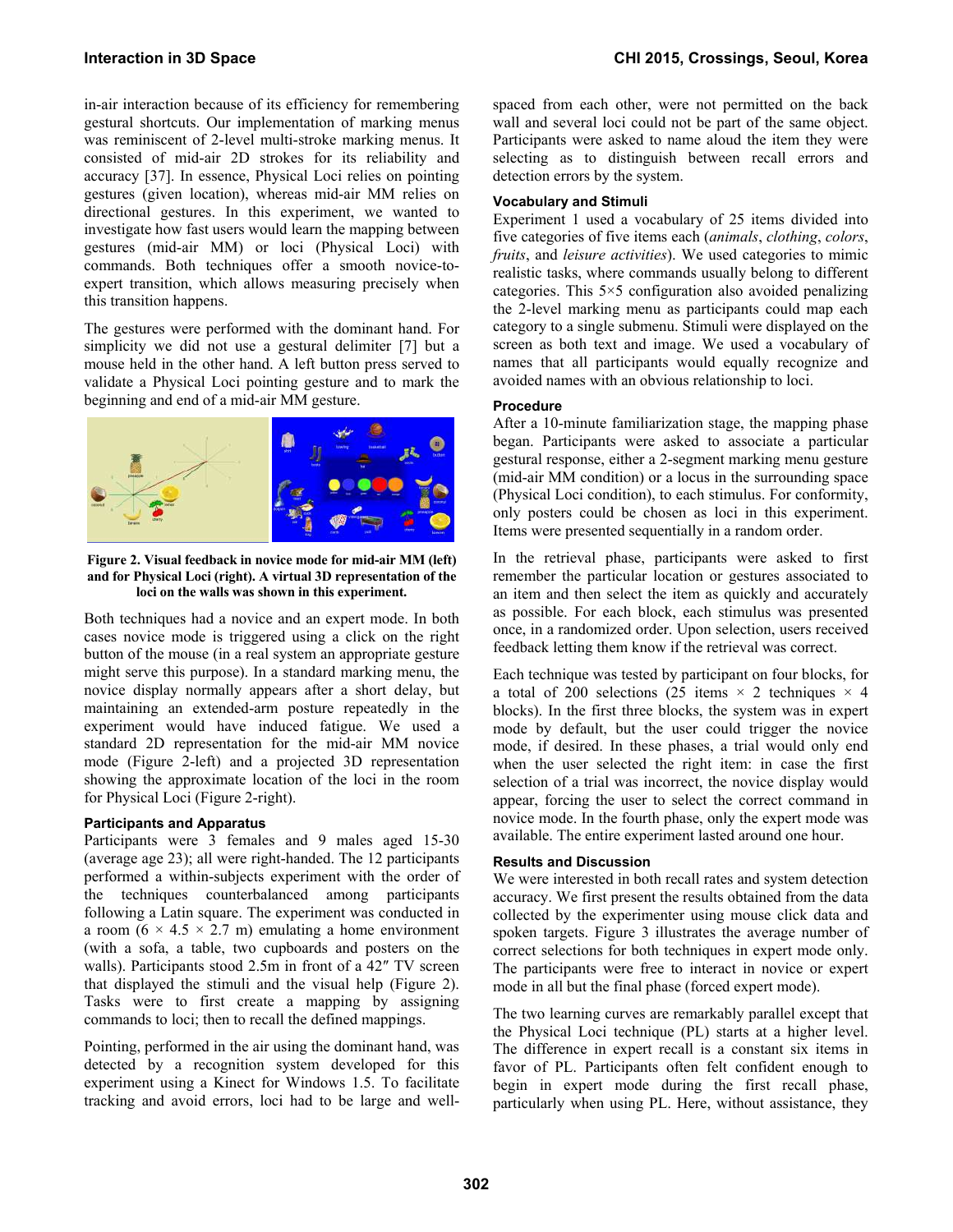correctly selected more than 12 items on average. With both techniques there was a smooth and efficient novice to expert transition, with an average of 3.1 items learned in each phase. In the third phase, many Physical Loci participants felt confident enough to try the expert mode, correctly selecting  $\sim$ 17 items on average. In the fourth phase (compulsory expert mode), PL substantially outperformed the baseline technique. Participants recalled 22.1 items on average for Physical Loci vs. 16.4 for mid-air MM (MMM). A *t*-test for correlated samples confirmed the statistical significance of this difference  $(t_{11} = 1.31, p<0.01)$ . Although the experimental setup was different, and thus hard to compare, MMM results were roughly in phase with former results on memorization with similar 2D techniques (e.g., 12.9 over 16 items in [6]).



**Figure 3. Average number of items remembered over time by users. Block 4 is expert-only block.** 

*Time Performance*. A *t*-test on total time (time elapsed to the user's mouse click) on the last block showed that PL was significantly faster than MMM  $(t_{11}= 1.36, p<0.01)$ , ending up at 3.89s against 5.27s for MMM. Reaction time was also noticeably shorter for PL (0.92s vs. 3.14s.)

*System and Pointing Errors*. As already mentioned, a Kinect-based system was employed to track the user's hand. In the final block, participants correctly selected an average of 14.4 items using MMM (vs. 16.4 indicated orally; thus  $14.4/16.4 = 88\%$  of these correctly recognized by Kinect) and 17.8 with PL (versus 22.1; thus  $17.8/22.1 = 81\%$ ). While these results are still insufficient for real applications they are encouraging given the limited resolution of this depth camera and the pace of technological progress.

While the recall performance of the Physical Loci technique was encouragingly high, the design of the experiment did not provide data about longer-term recall; we investigated that next.

## **EXPERIMENT 2: TRANSFER AND LONG TERM RECALL**

First, we wanted to know how the technique would perform with a *larger number of items*. Taking into account former experiments with the method of loci [11,12,17] and the fact that the experiment should not be lengthy, we chose 48 items, a rather large size relative to previous studies on expert command selection in HCI. As in the previous experiment, items were divided in categories, but of different sizes. This choice was made for the sake of external validity, as commands are generally grouped in categories of varying sizes.

Second, we added recall testing on the following day and one week later to evaluate *memory retention*. We also performed a recall test after two months with the (11 among 16) participants that were still available.

Third, while the original loci method was developed for personal use, we wanted to see whether participants could efficiently use *a mapping somebody else created*. We thus performed a between-subjects experiment with two groups: the *active* mapping group created their own mapping while the *passive* group used someone else's.

Finally, in order to release constraints about what could be a locus and still achieve sufficient precision we used a laser pointer and a Wizard-of-Oz approach. The only condition was that participants could clearly name what they were pointing to when defining loci associations in the mapping phase so that the experimenter could verify if they were pointing to the right loci during the experiment. Moreover, we improved the technique in several ways from Exp 1. During the mapping phase, all the items were presented at the same time, instead of presenting them one by one. This allowed participants to create clusters more easily. We also improved the novice mode by using a panoramic view (Figure 5) displaying loci/items associations more clearly, thus making it easier to get a global view of the mapping.

## **Task, Stimulus and Visual Help**

For each trial, participants used the laser pointer to indicate the locus associated to the stimulus. To validate their selection they had to press a mouse button (allowing the accurate measurement of execution times). As previously, we asked participants to indicate the selected locus orally so we could distinguish pointing and mapping errors, although, ultimately no pointing errors were identified. The human wizard then clicked on the corresponding object in the experimental software. Upon selection, the system displayed the name of the selected item on the screen for three seconds, and proceeded to the next trial.

We used a neutral command vocabulary of 48 items consisting of 6 categories (*animals*, *clothing items*, *fruits*, *jobs*, *leisure activities*, and *musical instruments*). Each category had 6, 8 or 10 items. The stimulus and the visual help were displayed on a 42" TV screen at a 2.5m distance from the participant. We improved the visual help to provide a panoramic image of the room showing the name of the items associated to the loci (Figure 5). Names without icons were used to save space, avoid collision of items and hide parts of the panoramic image.

## **Participants**

This experiment consisted of 16 new participants: 12 males and 4 females aged 22–36 (*M=*26.4). Eight participants performed the experiment in the *active* condition; eight participants in the *passive* condition.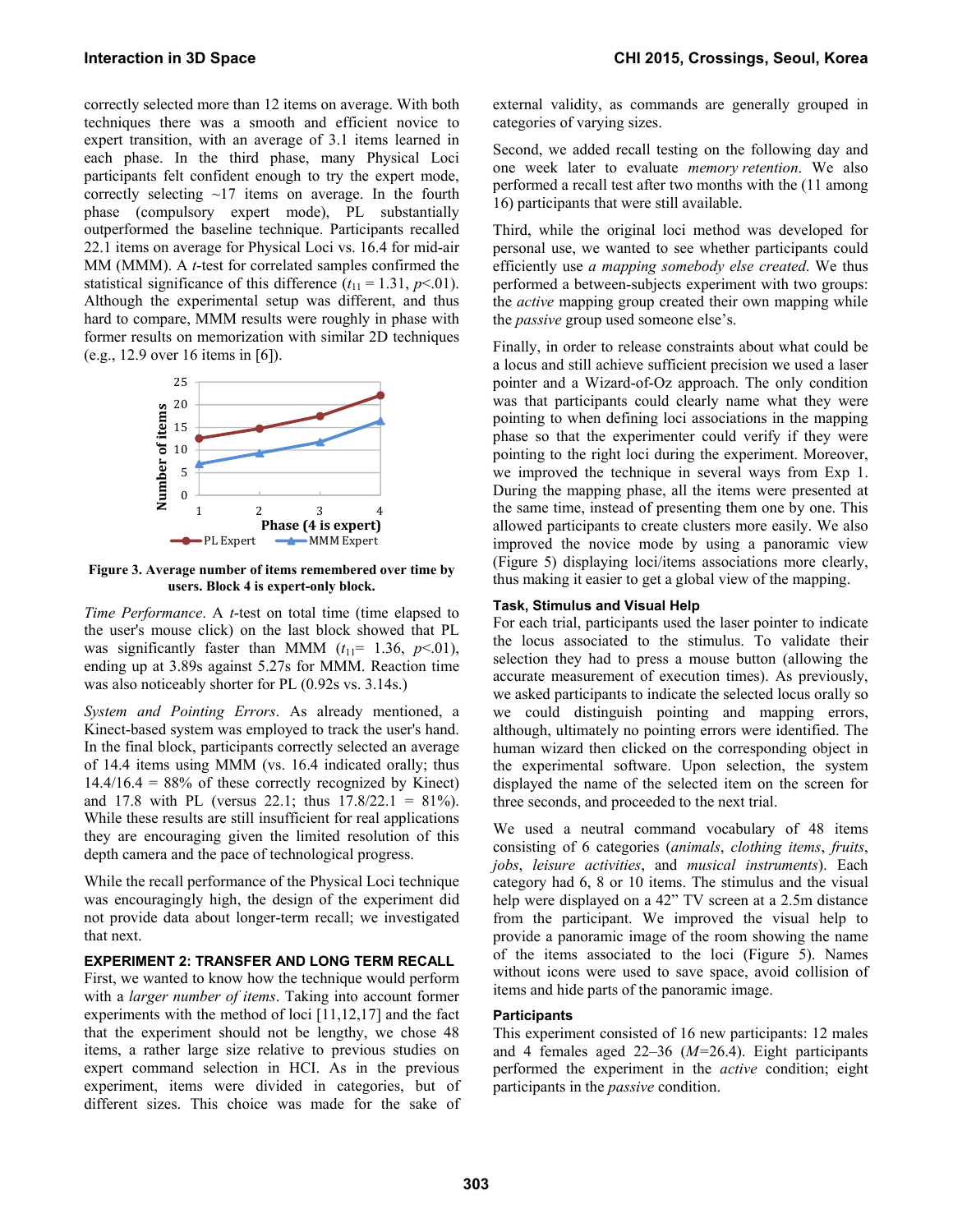## **Procedure**

The experiment was divided in three sessions that consisted of training and recall blocks (Table 1). In training blocks, the visual help was delivered on user demand, after an erroneous selection, or 10 seconds after the beginning of the trial if no selection was made. In recall blocks, users could not receive help eliciting one answer per trial. As in Experiment 1, each item appeared once in each block; hence, a block was composed of 48 randomized trials.

| <b>Session (time)</b> | <b>Blocks</b>                                                      |  |  |  |  |  |
|-----------------------|--------------------------------------------------------------------|--|--|--|--|--|
| 1(t)                  | Initial phase, 1 training, 1 recall, 1<br>training, 1 recall block |  |  |  |  |  |
| $2(t+1)$ day)         | 1 recall, 1 training, 1 recall block                               |  |  |  |  |  |
| 3 $(t+7$ days)        | 1 recall block                                                     |  |  |  |  |  |

**Table 1. Sessions in terms of recall or training blocks.** 

#### *Initial phase in Session 1*

The experiment started with a mapping phase, where participants were shown the list of items they had to remember. Then members of the *activ*e group were allotted up to 20 minutes (*M=*14.5 min) to create their own mapping. For each item, participants had to provide a short, non-ambiguous description of the locus they decided to associate with the item (e.g., "I am putting the *cat* on the *New York Poster*"). The experimenter recorded that description on the experimental software.

Using the visual help, members of the *passive* group were given a panoramic image with items already in place (Figure 5). The mapping assigned to a *passive* participant was created by the previous *active* participant. Participants had 4.5 to 5 minutes (*M=*4.7 min) to learn the arrangement of items and to provide a short, non-ambiguous description of each locus. At no point during this phase were the participants given additional insight about the mapping.

#### **Design**

There were two crossed factors: *mapping (active or passive)* and *block*. Recall performance was tested 5 times, twice for sessions 1 and 2; once for Session 3. Thus, each participant ran a total of 384 trials: 48×2 training blocks  $(TB) + 48 \times 2$  recall blocks  $(RB) = 192$  in Session 1, followed by  $48\times2$  RB +  $48\times1$  TB = 144 trials in Session 2, and 48 trials in Session 3. The dependent variables were selection time (the time spent to recall the position of an item and to point at it) and the number of correct expertmode selections in each block.

#### **Results**

To evaluate the impact of the *block* and *mapping* factors on users' performance, we ran 2-way ANOVAs with repeated measures on the *block* factor.

## *Active vs. passive mapping*

The *mapping* factor had an effect on the number of correct recalls ( $p$ <.001,  $F_{1,14}$ =21.41): members of the *active* group remembered more items  $(M<sub>active</sub>=47.8/48$  items vs.  $M<sub>passive</sub>=$ 46.4). Surprisingly, members of the *active* group could remember almost all items (*M=*47.5) at the first recall block, and all of them at the second recall block of Session 1 (Figure 4 and Table 2).

Members of the *passive* group needed more blocks to learn the mapping which explains the interaction between *block* × *mapping* factors  $(p<.001, F<sub>2.28</sub>=13.47)$ . However, *passive* users reached similar performance (*M=*47) at the second recall block. A post-hoc TukeyHSD test suggested that the gap between the two groups became insignificant  $(p>0.05)$ after second recall block of Session 1. In Session 2, we noted no difference between the two groups of users  $(p=0.22)$ , and a marginal one in Session 3 ( $p=0.07$ ).



**Figure 4. Mean number of items correctly recalled in expert mode for both groups. R denotes a recall block, T a training block. Error bars represent .95 confidence intervals.** 

#### *Retention over time*

We compared the results between the last recall block of Session 1 and first recall block in Session 2 (Table 2). For the *active* condition, we observed a marginally significant (*p*=.06) small decrease of performance (48 to 47.5). *Passive* condition showed a non-significant increase of performance (*p*=.4; 47 to 47.1 items). A comparison of the last recall block of Session 2 with Session 3 brought similar results, with a non-significant decrease of performance. Hence, performance was remarkably stable over this period.

| Mapping   | Session 1 |      |      |     | Session 2 | Ses. 3 |         |       |
|-----------|-----------|------|------|-----|-----------|--------|---------|-------|
| Condition |           |      |      | R   |           |        |         | R     |
| Active    | 41(0)     | 47.5 | 47.8 | 48  | 47.5      | 48(8)  | 47.9(7) | 47.8  |
|           |           | (5)  | (6)  | (8) | (5)       |        |         | (6    |
| Passive   | 32.6      | 41.8 | 43.4 | 47  | 47.1      | 47.3   | 47.6(5) | 47(4) |
|           | (0)       | (0)  |      | (4) | (4)       | (6)    |         |       |

**Table 2. Average number of items recalled over time depending on the mapping condition. Bracketed figures indicate the number of participants that managed to recall all 48 items in the block.**  $R = \text{recall block}$ **;**  $T = \text{training block}$ **.** 

#### *Time Performance*

We expected the task to be more demanding for members of the *passive* mapping group, and therefore to require more time. However, as shown in Figure 6, the *mapping* factor did not influence trial completion time (*p*=.71). Moreover, the average time decreased between sessions (*p*<.001,  $F_{4,75}=11.42$ ). More precisely, time significantly decreased between the recall blocks within sessions (Figure 6), with a minimum of 2.9s for the last recall block of Session 2.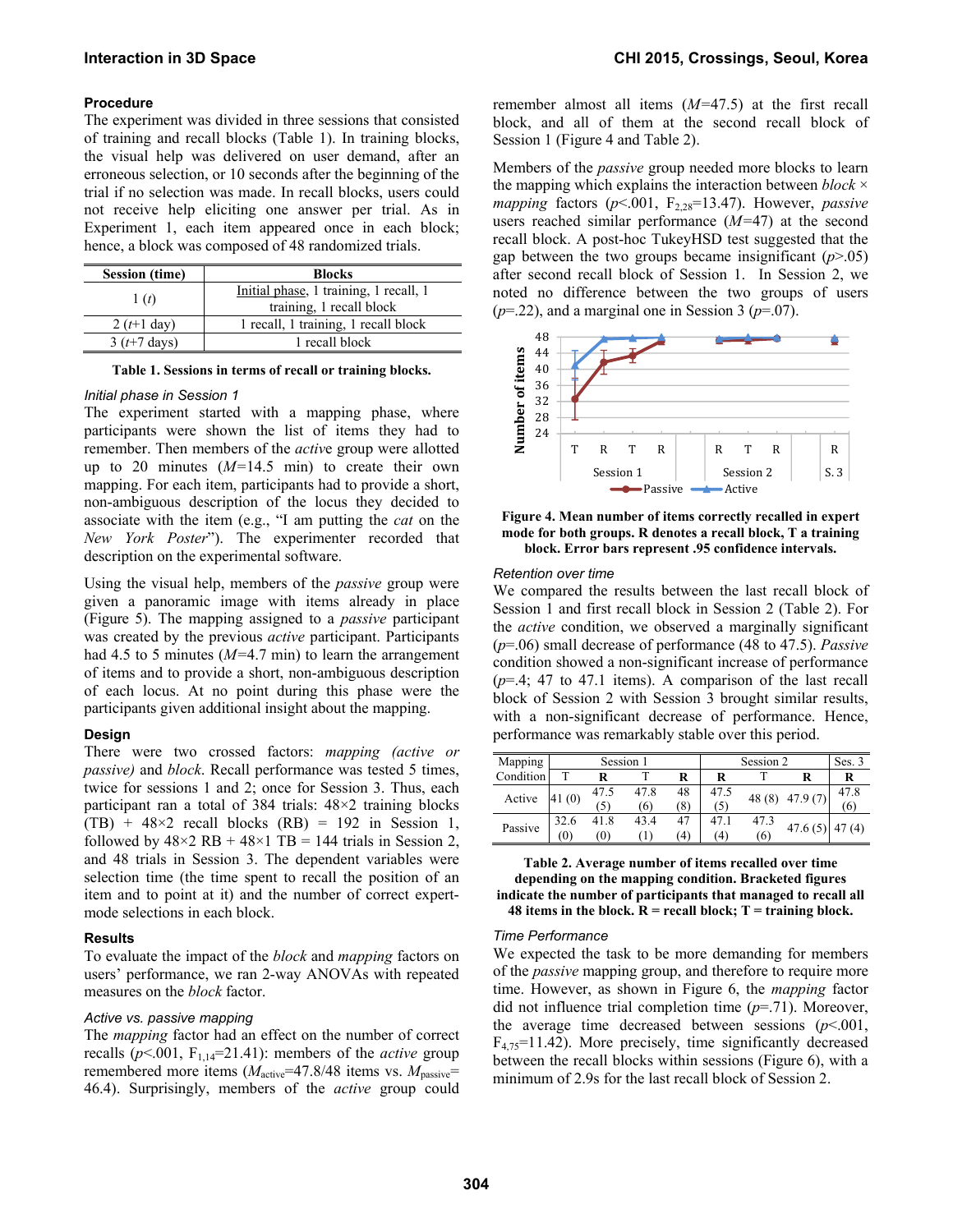

**Figure 5. Panoramic picture of the room, with item labels placed on loci, used both for the mapping and as memory aid.** 

As seen above, *passive* users needed more blocks to achieve equivalent performance to *active* users. However, the initial phase was longer for *active* users (14.5 vs. 4.7 min). As memorization is known to depend on time, we compared the overall time required to achieve a nearly-perfect recall rate of 47 items or more. The values for both groups are very close:  $M<sub>active</sub>=24.9$  min for *active* users vs.  $M<sub>passive</sub>=25.6$  min for *passive* users. Hence, contrary to our expectation, this technique seems to have little or no dependence on whether the mapping is user-defined or not



**Figure 6. Average time to complete trial for each mapping condition over blocks in export mode.** 

## *Subjective results*

At the end of the experiment, we asked users to rate the cognitive load on a 5-point Likert scale. A Mann-Whitney test indicated no significant differences between the two groups  $(M<sub>active</sub>=2/5$  vs.  $M<sub>passive</sub>=2.2/5, p=.31$ ). There were no reports from participants that they had trouble remembering the mapping, with no significant difference between groups  $(M<sub>active</sub>=1.5$  vs.  $M<sub>passive</sub>=2.1, p=.17)$ , suggesting no objective or subjective difference in terms of cognitive load.

We asked the participants to rate their surprise towards the results on a 5-point Likert scale. Participants were impressed by the results (3.4/5), especially those who had not previously heard about mnemonic devices and memory contests (3.9/5). This is not a surprising result as users tend to underestimate their memory capabilities [5]. More remarkable was that no difference in terms of surprise was found between the two groups  $(p=.42)$ , although the passive mapping condition might seem harder.

#### **Follow-up study two months later**

We also performed a recall test  $60 (+/-3)$  days after the experiment with the 11 participants (4 active, 7 passive) that were still present at our university at that time. A *t*-test on recall rates did not yield any significant differences between both populations (*p*=.11), with *active* participants recalling 45.5 items and *passive* participants 43 items on average. Recall times were not significantly different between the two groups  $(M=7.1s, p=.55)$ , but they were quite high, especially compared to the ones observed in the sessions 1, 2 and 3 of the experiment. These results suggest that the technique is quite resilient over time, with an overall average of 43.9 items recalled after two months.

#### **User Strategies**

## *Active group*

Although we did not give them specific cues, most participants used similar strategies during the mapping phase. They would typically start by imagining semantic links between the items and the loci, either through simple relationships ("the *peach* goes with the *red door*" – P3) or more complex associations of ideas ("the *waiter* goes with the *coffee machine* because waiters deal with coffee machines in real life, the *professor* with *books*, etc*.*" – P7).

After a few key items were placed, participants would generally try to associate items of the same category to loci located in the same spatial area. When participants could not manage to do so (e.g. for large categories with many items) they tended to create subcategories (e.g. *wind* vs. *string* instruments). Participants also created semantic groups, e.g., by mapping all items of the *sports* category with all the *poster*s of the room. Finally, participants sometimes used alphabetical ordering within a set of loci.

Participants were remarkably inventive at building up stories to link loci corresponding to the same item category ("the *dog* barks at the *cat* from the floor" – P5, who placed the cat on top of the table and the dog at the foot of the table). Altogether, these grouping strategies, using either spatial or semantic relationships through storytelling seemed to play an important role for finding the item/loci associations. For instance, when unsure about an item/locus association during the testing phase, participants would typically look at the area corresponding to this category and proceed by elimination. Moreover, as P11 said "It was easy to remember grouped items. It wasn't important how big the group was, just the sense of them being together."

#### *Passive group*

Similar strategies emerged for the passive group although the item/loci associations of these users were generally unrelated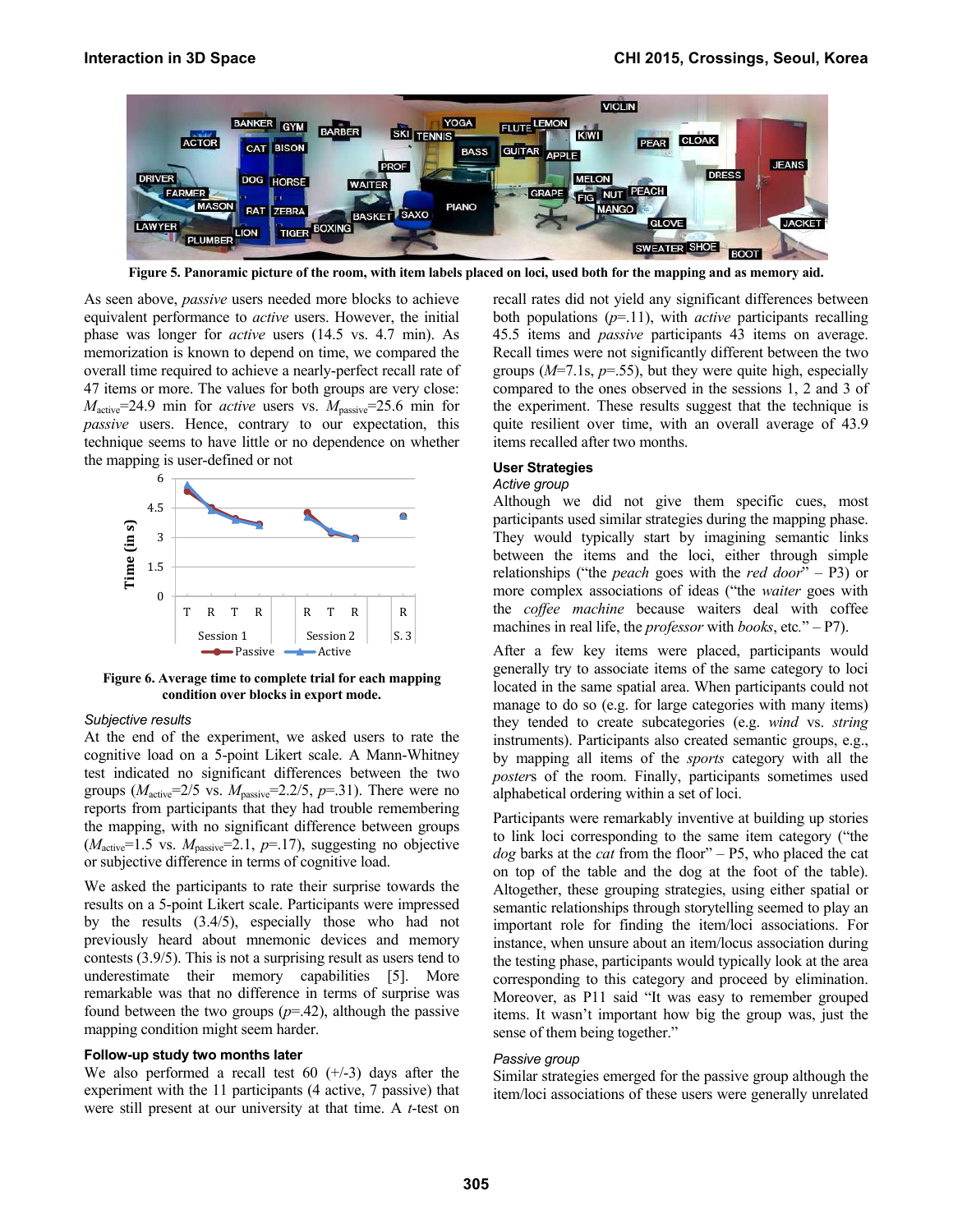to those of the active group. For instance, while P11 (*active* participant) associated *tennis* with the *scanner printer* because it was in the same spatial area as other loci related to sports, P12 (*passive* participant using the same mapping) invented a semantic relationship between this locus and this item ("the *scanner-printer* is flat, like a *tennis* court"). Such re-interpretations occurred frequently, suggesting that participants could very easily create their own stories whatever the mapping.

## **Discussion**

In the Background and Related work section we mentioned three components involved in memorization: object, spatial memory and semantic encoding. Previous observations suggest that spatial and semantic memory play an important role. Semantic memory was used for mapping items to loci and for creating groups of related loci. Spatial memory may be involved either globally (absolute loci positions in the room help remembering the items) or locally (relative loci positions in a group to help remembering the items).

By construction, the method of loci heavily relies on spatial organization. Practically, this could be a limitation of our technique as objects may be moved from time to time in a real-life setting. Hence, we designed a follow up study to investigate how moving loci across the room would affect recall.

## **FOLLOW-UP STUDY: MOVING OBJECTS**

This new experiment used the same task and visual aid as the previous one but was divided into two sessions, with the spatial configuration of the room changing between sessions. The first session mirrored the previous study, with the same number of blocks. The second session was conducted the next day and consisted of two recall blocks.

Five categories of five items were used in this experiment (*animals*, *clothes*, *jobs*, *music instruments* and *sports*). The mapping phase was more constrained than in Experiment 2: five sets of 5 loci were pre-identified in the room and participants were asked to map these 5 sets with the 5 categories. This constraint allowed us to move or reorganize these 5 sets in the same way for all participants. Somehow, this constraint just operationalized what users naturally tended to do in the previous experiment.

## **Loci Reconfiguration**

We considered *global* and *local* changes to object locations. In the first case, the set of loci is moved to another side of the room but the relative positions of the loci within the set remain the same. In the second case, only the positions of the loci within the set are changed (and remain in the same spatial area). The remaining cases were *baseline* (no change), *global+local*, and *scattered.* In the last case, the loci were scattered and relocated haphazardly in the room, breaking spatial consistency. Each of the 5 sets was moved according to one these 5 configurations. All groups were reconfigured at the same time, between the two sessions.

## **Participants and Design**

This experience consisted of 9 participants, 7 males and 2 females aged 20–30 (*M=*25.8). The only factor of the experiment was *loci reconfiguration* (Figure 7). For the sake of brevity, we focus on recall rates and times on both blocks of Session 2 (next day), that show the same trends. Each participant completed a total of 150 trials:  $25\times2$  T +  $25\times2$  R  $= 100$  trials in Session 1, and  $25 \times 2 = 50$  trials in Session 2. We measured the selection time and the number of correct selections in each block.



**Figure 7. Mean trial times on both blocks of Session 2 for each reconfiguration. Error bars are .95 confidence intervals.** 

## **Results**

An ANOVA showed no significant effect of loci reconfiguration on recall rate (*p*=.67) with a nearly perfect recall rate of 99.3% on Session 2, but had a significant main effect on recall times ( $p$ <.01,  $F_{4,32}$ =4.26). Pairwise *t*-tests with Bonferroni correction showed significant differences between *baseline* (*M=*3.07s) on one hand, and *scattered* (*M=*3.97s, *p*=.02), *global+local* (*M=*3.84s, *p*<.01) and *global* (M=4.1s, p=.03). No significant difference was found between *baseline* and *local* (*M=*3.66s, *p*=.4).

| Condition        |      |      | <b>Recall rates</b> (in $\%$ ) | Mean recall time (in s) |                |         |  |
|------------------|------|------|--------------------------------|-------------------------|----------------|---------|--|
|                  | B1   | B2   | Session                        | B1                      | B <sub>2</sub> | Session |  |
| <b>Baseline</b>  | 100  | 100  | 100                            | 3.67                    | 2.47           | 3.07    |  |
| All but baseline | 98.9 | 99.4 | 99.2                           | 4.66                    | 3.09           | 3.88    |  |
| Global           | 100  | 100  | 100                            | 4.7                     | 3.34           | 4.02    |  |
| Local            | 100  | 97.7 | 98.9                           | 4.41                    | 2.9            | 3.66    |  |
| Global+Local     | 977  | 100  | 98.9                           | 4.51                    | 3.19           | 3.85    |  |
| Scattered        | 97 7 | 100  | 98.9                           | 5.04                    | 2.93           | 3.99    |  |

#### **Table 3. Performances for each block (B1, B2) and the session.**

During Session 2, when looking for a particular object, users would usually turn around and look at the previous location of the locus, and then be puzzled when they discovered the new configuration. After that, they would perform a visual search to locate the new position of each object, explaining the differences between *baseline* and the other configurations. However, participants could gradually adapt to the new configurations. Recall times indeed decreased between blocks 1 and 2 (Table 3), and the difference between baseline and other configurations tended to decrease (from 0.99s on average to 0.62s).

## **Discussion**

This follow-up experiment was intended to simulate a reallife situation where a few objects are moved at the same time, either globally (e.g., a cupboard consisting of several loci),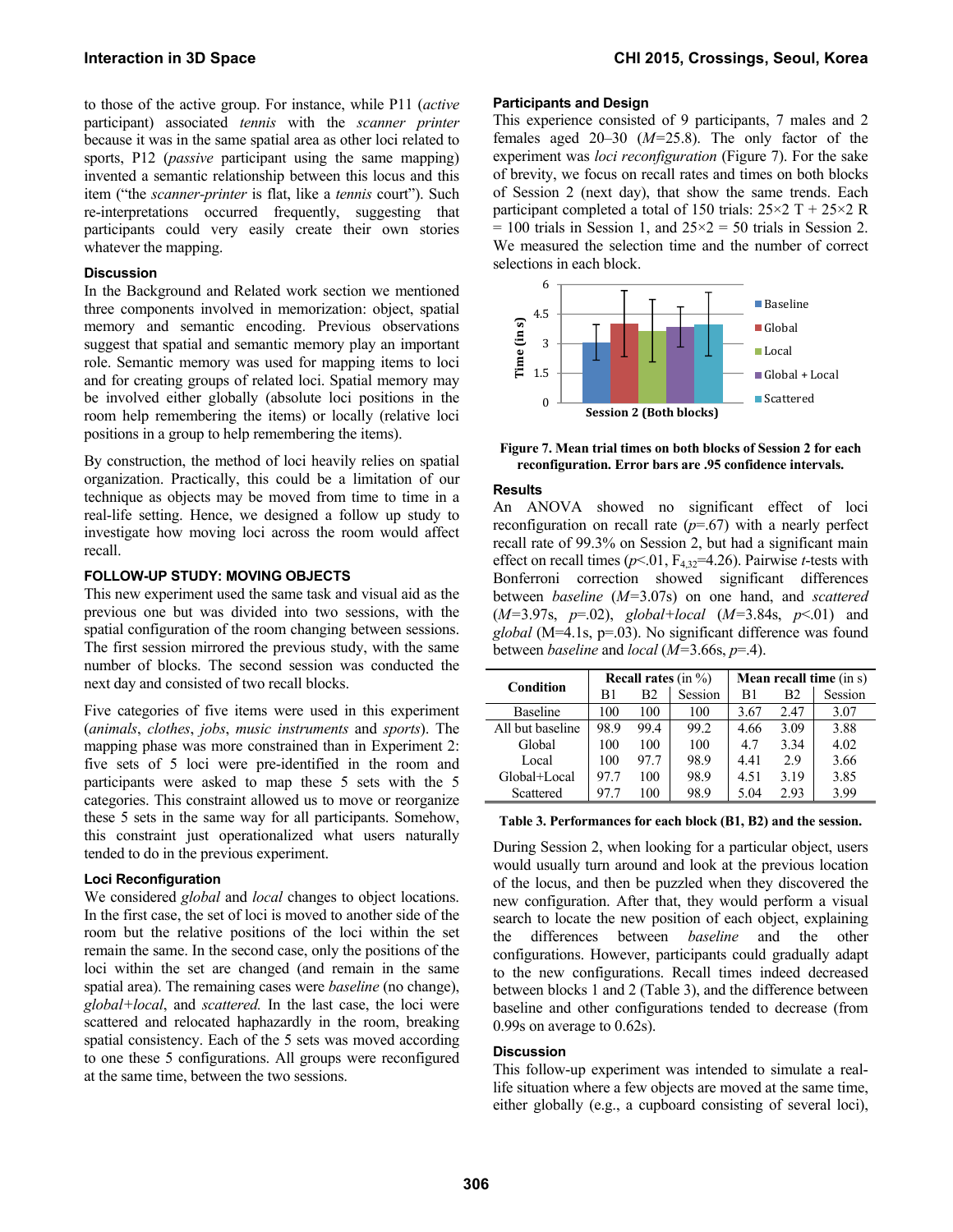locally (e.g., a vase, books, etc. remaining in the same area), or randomly. The results suggest that users can still retrieve the corresponding items when spatial information is partly lost but that this loss of information leads to longer retrieval time (26.3% slower on average). While the number of moved items was relatively large for a realistic scenario, it is important to notice that not all spatial information was lost. For instance, results may have been different if all objects were moved randomly or the categories were larger.

## **GENERAL DISCUSSION**

The most remarkable result of these experiments is that participants were able to efficiently learn an unusually large vocabulary of command shortcuts (48 items). With only slight exception, members of the *active mapping* group were able to correctly recall the full set of items in the first recall block: on average, they correctly recalled 47.5 items (98.9% of the set) in expert mode  $(2<sup>nd</sup>$  block of Session 1 of Experiment 2). Thus a single training block, with each item presented just once, was sufficient to learn our arbitrary vocabulary after the mapping phase. However, while impressively high, these results are in keeping with previous research on the loci technique (e.g. [12]).

Members of the *passive mapping* group achieved roughly the same result (47 correct recalls, 97.9%) by the second recall phase  $(4<sup>th</sup>$  block of Session 1). The total amount of time needed to achieve a recall rate of 47 items or more was roughly the same for both groups  $(M<sub>active</sub>=24.9$  min vs. *M*<sub>passive</sub>=25.6 min). These results contrast with those of Nacenta et al. [24], who showed that user-defined gestures are easier to remember. This is probably because users were able to appropriate mappings created by others by creating new stories, as seen in the User Strategies subsection. From a practical point of view, this means that the same items/loci mapping can easily be shared among users.

Retention over time was quite high for both groups, with a recall rate of 98.9% (active group) and 98.1% (passive group) for the first block of Session 2, after one day delay. Session 3 (one week later) produced similar scores (99.5% and 97.9% correct recall). Two months later, the average recall rate of the participants still present at our lab was 91.5% (no significant difference between the two groups). Obviously, these participants did not use the system during this lapse of time, which differs from real-life, where users would relearn the mapping through continuous practice.

While our study does not precisely measure the relative contributions of the three main components involved in the memorization process (object, spatial and verbal/semantic memory) it provides some interesting hints. First, Experiment 2 showed that participants heavily relied on semantic memory for mapping items to loci and for creating imaginary relationships between loci. Participants were never out of ideas and had fun doing it. In fact, the creative process of creating stories was not only natural but enjoyable for them.

The last follow-up study clearly showed that retrieval time increases when spatial information is partly lost. However, participants could still manage to retrieve the correct items in most cases. This means that semantic and object memory could compensate for the missing information. Moreover, participants could quickly adapt to the new configurations.

# **APPLICATIONS**

*Smart home and multimedia.* Smart homes offer numerous functions spanning from multiple multimedia capabilities to home security, smart energy and intelligent lighting or temperature control, etc. Remote controls have proliferated and tend to be overcrowded with buttons and confused by users. On the other hand, multi-purpose devices like smartphones or tablets often require users to select the desired appliance by searching through menus or long lists.

Physical Loci offers a simple and elegant solution to these problems. An actual system could nowadays rely on a location-aware remote control [34] or, in the near future, on an improved Kinect-like device. As in our second experiment, the system would let users create associations between loci and favorite commands by using the TV set. The user would first choose the command he wants to control (favorites TV channels, Youtube, lighting, etc.) through a conventional menu interface then point and select the desired loci with the remote control. After registration, commands would be executed by pointing on the locus and pressing the button of the remote control.

*Virtual reality.* As in the previous case, Physical Loci could be used in virtual environment to invoke commands without the need of displaying a menu that would interrupt the immersion of the user in the virtual world.

*PCs, mobile devices.* Physical Loci could serve to place invisible shortcuts at particular places on the desktop of a PC or a mobile device, thus allowing activating favorite commands very quickly. It could also serve as an unlocking mechanism for mobile devices. Instead of typing a PIN or drawing a pattern, users would select loci in a specific order to unlock the device, thus providing little visual feedback in case somebody else is watching the screen.

# **CONCLUSION AND FUTURE WORK**

We presented Physical Loci, a selection technique reminiscent of the method of loci that leverages spatial memory, object memory and semantic associations. Results of the three experiments showed Physical Loci is easy to learn, sharable among users, robust to environmental changes, and facilitates long term retention, making it a highly promising technique for users to learn and perform spatial gestures. In further research, we plan to investigate more precisely the role of each of the components that have a role in the recall mechanism, namely spatial memory, object memory and semantic association.

## **ACKNOWLEDGMENT**

This work was supported by the National University of Singapore Academic Research Fund R-252-000-547-112.